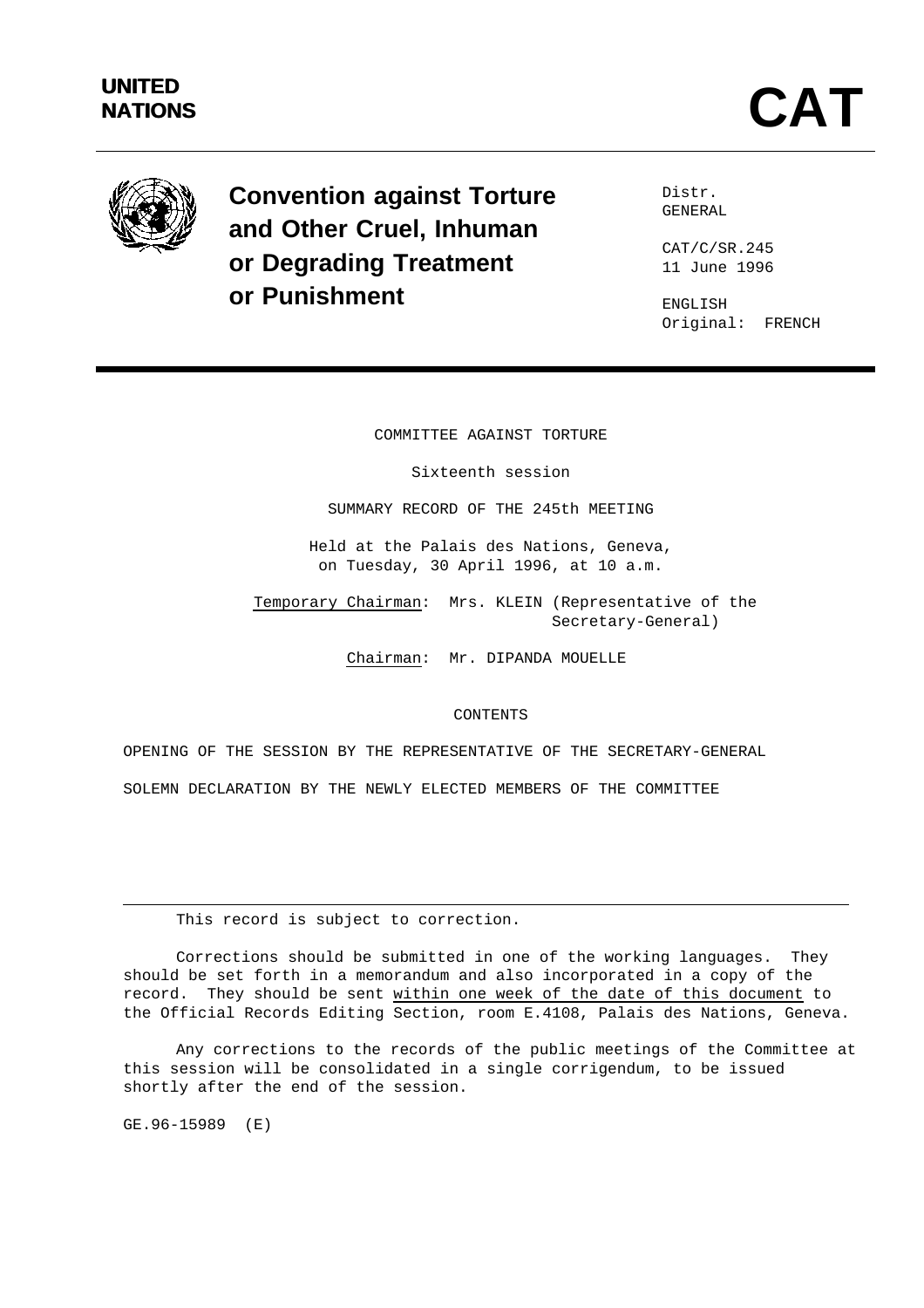CAT/C/SR.245 page 2

### CONTENTS (continued)

ELECTION OF THE OFFICERS OF THE COMMITTEE

ADOPTION OF THE AGENDA

CONSIDERATION OF REPORTS SUBMITTED BY STATES PARTIES UNDER ARTICLE 19 OF THE CONVENTION

# Initial report of Armenia

SUBMISSION OF REPORTS BY STATES PARTIES UNDER ARTICLE 19 OF THE CONVENTION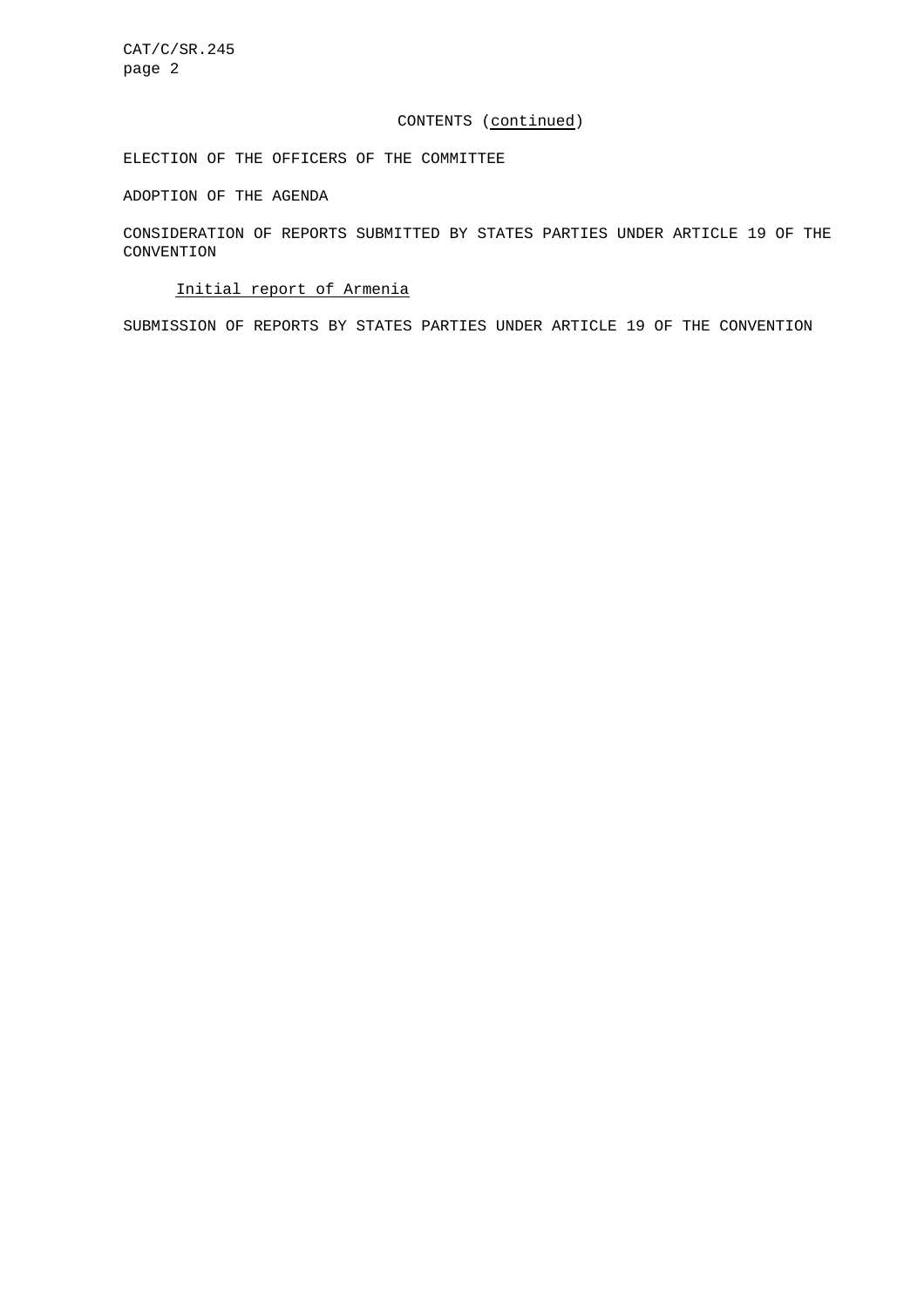#### The meeting was called to order at 10.50 a.m.

OPENING OF THE SESSION BY THE REPRESENTATIVE OF THE SECRETARY-GENERAL (item 1 of the provisional agenda)

1. The TEMPORARY CHAIRMAN declared open the sixteenth session of the Committee and welcomed the members who had been elected or re-elected at the Fifth Meeting of the States parties to the Convention.

SOLEMN DECLARATION BY THE NEWLY ELECTED MEMBERS OF THE COMMITTEE (item 2 of the provisional agenda)

2. The TEMPORARY CHAIRMAN invited the five members of the Committee who had been elected or re-elected at the Fifth Meeting of the States parties to the Convention to make the solemn declaration set out in rule 14 of the Committee's rules of procedure (CAT/C/3/Rev.1).

3. Mr. Burns, Mr. Camara, Mr. González Poblete, Mr. Pikis and Mr. Zupancic solemnly declared that they would perform their duties and exercise their powers as members of the Committee against Torture honourably, faithfully, impartially and conscientiously.

ELECTION OF THE OFFICERS OF THE COMMITTEE (item 3 of the provisional agenda)

4. Mr. BURNS announced that, at an informal meeting held earlier, the Committee had elected by acclamation Mr. Dipanda Mouelle as Chairman of the Committee, Mr. Sørensen, Mr. Yakovlev and Mr. González Poblete as Vice-Chairmen, and Mrs. Iliopoulos-Strangas as Rapporteur.

## 5. Mr. Dipanda Mouelle took the Chair.

ADOPTION OF THE AGENDA (item 4 of the provisional agenda) (CAT/C/35)

6. Mr. BRUNI (Secretary of the Committee) said that, in the context of the reorganization of its work, the General Assembly had decided that it would consider certain items only every two years, including the annual report submitted by the Committee in accordance with article 24 of the Convention. Since that report (A/50/44) would therefore be considered at the fifty-first session of the General Assembly, item 10 of the provisional agenda should be amended as follows: subparagraph (a) ("Annual report submitted by the Committee under article 24 of the Convention") should be deleted and subparagraph (b) ("Effective implementation of international instruments on human rights, including reporting obligations under international instruments on human rights") should become the heading of item 10.

7. The provisional agenda (CAT/C/35), as orally amended, was adopted.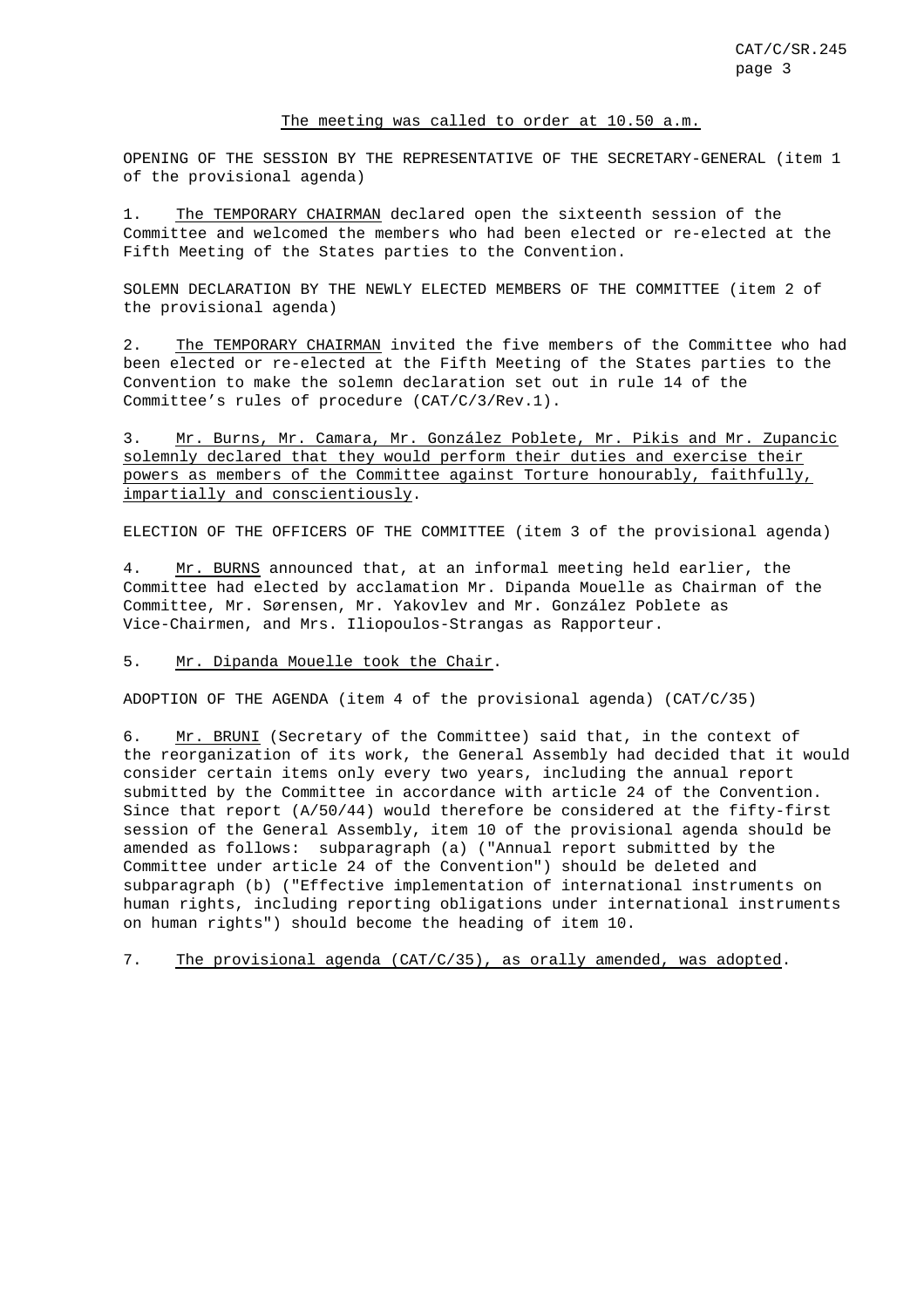CAT/C/SR.245 page 4

CONSIDERATION OF REPORTS SUBMITTED BY STATES PARTIES UNDER ARTICLE 19 OF THE CONVENTION (agenda item 7)

Initial report of Armenia (CAT/C/24/Add.4/Rev.1)

## 8. At the invitation of the Chairman, Ms. Soudjian and Mr. Nazarian (Armenia) took places at the Committee table.

9. Ms. SOUDJIAN (Armenia) stressed that Armenia was submitting a report as an independent State for the first time. In doing so, the Armenian authorities wished not only to fulfil their obligations under article 19 of the Convention against Torture and Other Cruel, Inhuman or Degrading Treatment or Punishment, but also to demonstrate their resolve to implement the fundamental instruments adopted by the United Nations, among them the Universal Declaration of Human Rights, the International Covenant on Civil and Political Rights, and the Vienna Declaration and Programme of Action. The Convention was an important document, in the light of which the functioning of human rights mechanisms could be examined at the legislative, executive and judicial levels.

10. The Constitution of the Republic of Armenia, adopted on 5 July 1995, guaranteed the protection of fundamental human rights and established Armenia as a democratic country subject to the rule of law. Other laws had been adopted in the area of human rights, among them the law on refugees, the law on victims of repression, and the law on freedom of conscience and religious organizations. The absence, however, of the conditions necessary for the establishment of a new relationship between the State and its citizens made the implementation of those laws difficult. In that regard, the Armenian delegation hoped that its dialogue with the Committee would provide not only an analysis of the current situation in that country but also guidance for the future, with particular emphasis on humanizing the penitentiary system in accordance with the Standard Minimum Rules for the Treatment of Prisoners.

11. The Universal Declaration of Human Rights commenced with the recognition of the inherent dignity of all members of the human family, and it was that principle which should motivate the re-establishment of a democratic society. Unfortunately, Armenia was not yet entirely free from Soviet traditions and ideology, especially in the area of criminal justice. Another obstacle was the dire economic conditions, which affected in particular such vulnerable population groups as women, children, refugees and prisoners.

12. On 20 November 1995 a law had been passed establishing a constitutional court whose chief task was to ensure the implementation of the principles of the Constitution. It was legislation and the enforcement of that legislation by fair judicial bodies which fundamentally guaranteed the protection of human rights and fundamental freedoms. Since complementary structures were sometimes necessary as well, the Armenian authorities had opened a Centre for Democracy and Human Rights, to provide education and information in those areas. The creation of a training programme for law enforcement officials was another means of preventing breaches of human rights. In that regard, she drew the Committee's attention to the planned cooperation between the Centre for Human Rights and Armenia. The Armenian Government had, moreover, recently signed an agreement with the International Committee of the Red Cross,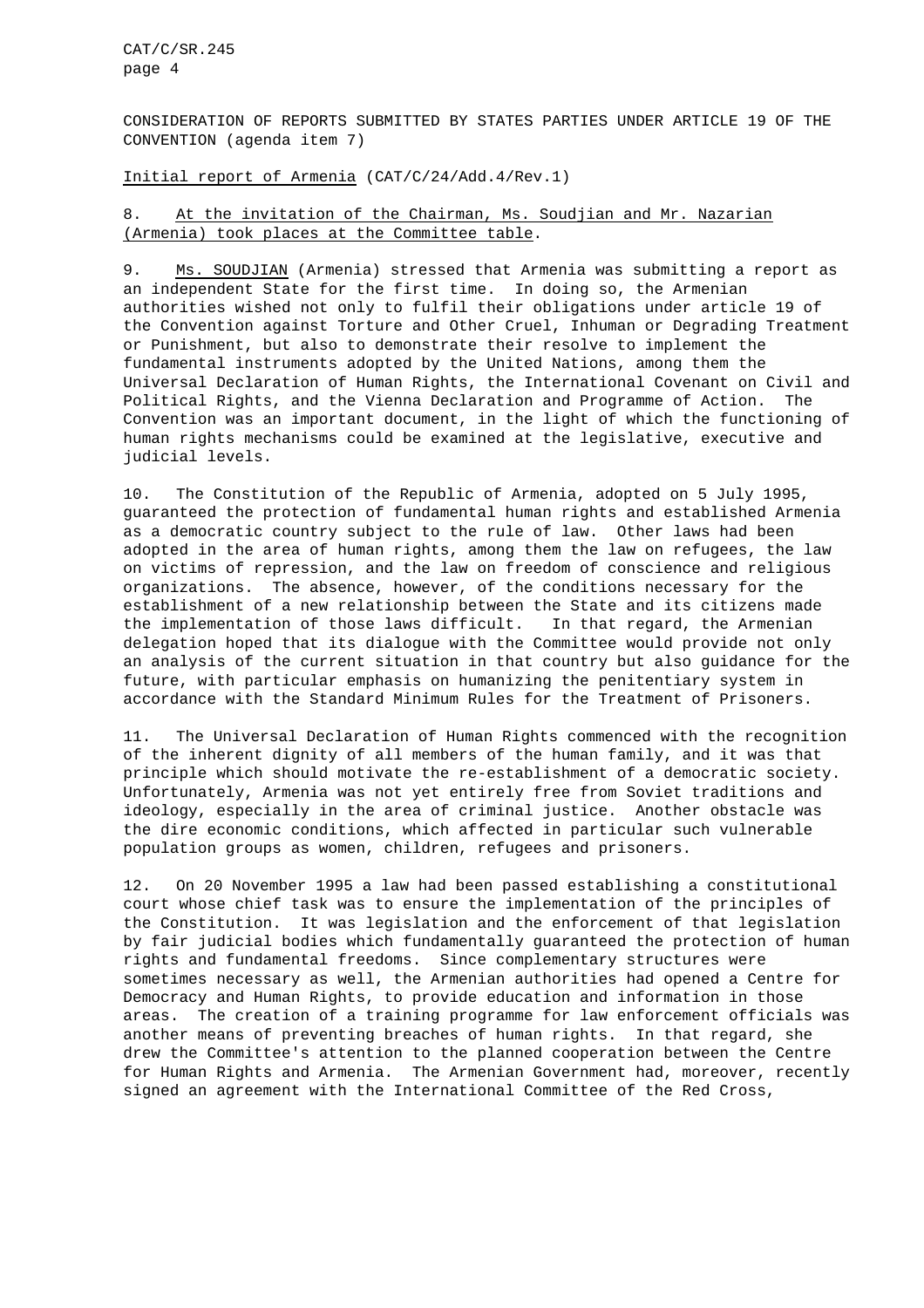authorizing its representatives freely to visit Armenian prisons. Lastly, she reaffirmed her Government's desire to cooperate with the Committee with a view to re-establishing democracy and the rule of law in Armenia.

13. Mr. SØRENSEN (Country Rapporteur) said that the Committee was aware of the internal problems being experienced by Armenia and of the instability reigning in neighbouring countries. Armenia was undergoing a transition period, and the Committee's recommendations would perhaps come in time to bolster its fledgling legislation in the area of human rights.

14. The Committee was pleased to note that the new Constitution expressly prohibited torture. Article 2, paragraph 1 of the Convention nevertheless stipulated that States parties should take effective legislative, administrative, judicial or other measures to prevent acts of torture in any territory under their jurisdiction. But torture must first of all be defined as an offence in domestic law. Paragraph 5 of the report indicated that the ratification of the Convention obliged Armenia to incorporate the provisions of the Convention in its domestic law. Had such measures been envisaged or did the Convention automatically take precedence over national legislation?

15. Recalling that under the terms of article 2, paragraph 2, of the Convention, no exceptional circumstance could be invoked as a justification for torture, he inquired whether the various provisions guaranteeing protection for human rights in Armenia could be suspended, and if so, by what authority, under what circumstances, and for how long. Article 2, paragraph 3, provided that an order from a superior officer or a public authority could not be invoked to justify torture. Had any such provision been envisaged or enacted in Armenian criminal legislation?

16. It would be useful to know whether, in particularly grave cases of torture resulting in the death of the victim, the guilty party was liable to a maximum eight-year term of imprisonment, as paragraph 13 of the report suggested. The Armenian delegation should specify whether paragraph 15, which stated that pre-trial detention must not involve any form of punishment, indicated that the time spent in pre-trial detention could not be deducted from the eventual sentence.

17. The principal aim of article 3 of the Convention was to prevent the return of any and all persons to countries where they stood the risk of being subjected to torture, whether they were asylum seekers or even criminals. The Committee set the Convention, which had universal scope, above bilateral agreements: it would be useful to know the relevant provisions of Armenian law, in particular, who took the decision to expel an individual - especially in the case of an asylum seeker - and if such a decision could be appealed before a court. Armenia should describe that entire process fully, with regard to both law and practice, especially since, according to information submitted by non-governmental organizations, Armenia had returned certain persons to countries where conditions were unfavourable.

18. With regard to articles 4 to 8 of the Convention, it was important to know what measures Armenia had taken to penalize the crime of torture and to ensure universal jurisdiction, or, in other words, how it punished acts of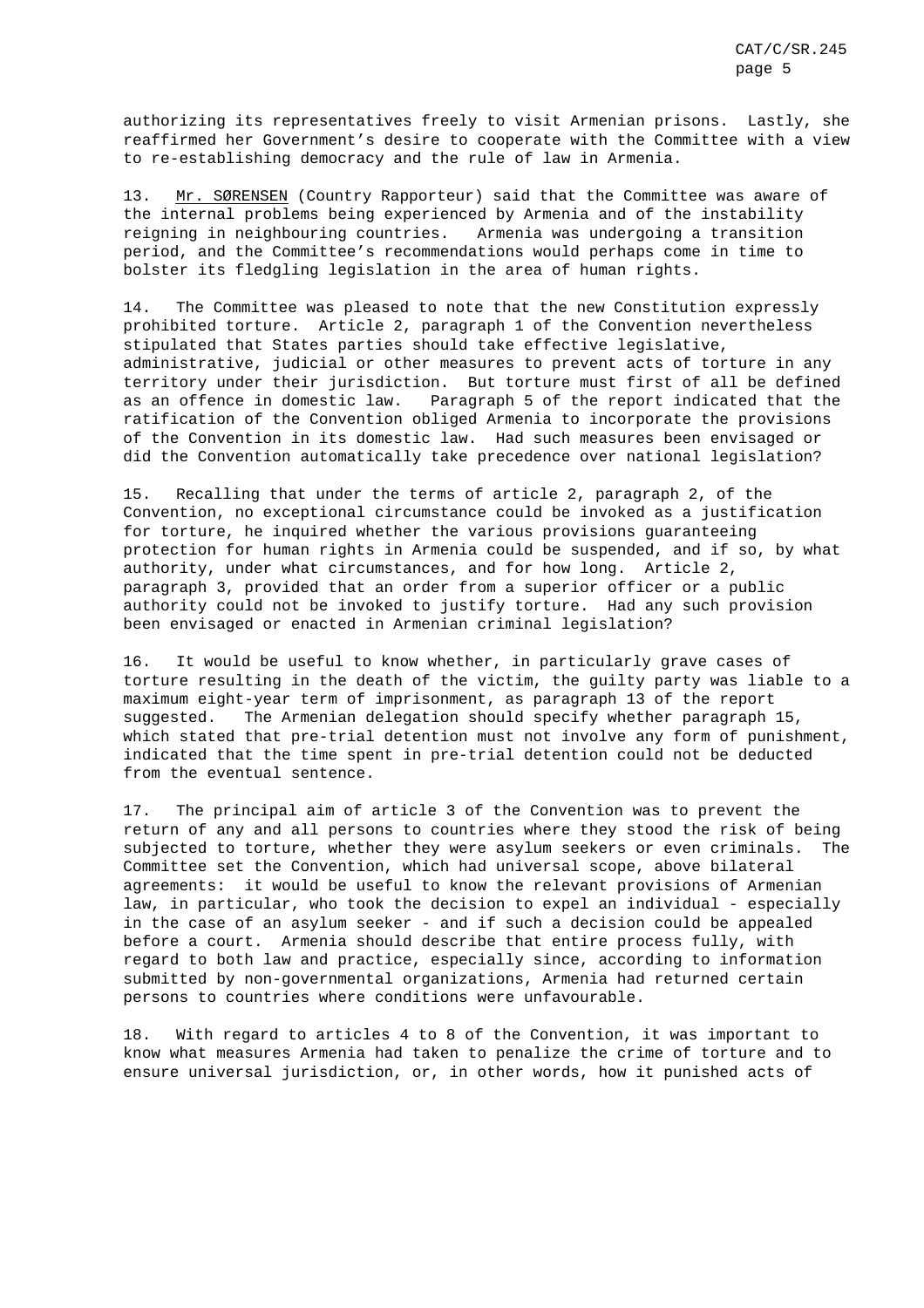torture whether or not committed on its territory. That was an obligation since one of the fundamental aims of the Convention was to make outlaws of torturers.

19. Eliminating the scourge of torture called for education and training, as provided under article 10 of the Convention. Paragraph 45 of the report stated that the Armenian Government was planning to pursue a policy of integrating human rights into the teaching and training of some members of the judiciary and the security personnel. Regular police, prison guards and members of the border patrol should also be educated in the prohibition against torture, and in specific aspects of that prohibition, as should public prosecutors and judges. Health personnel were another target group, since, unfortunately, certain doctors were implicated in cases of torture, and at all stages.

20. With regard to article 11, paragraph 47 of the report indicated that police custody could not exceed 72 hours, but could under certain circumstances be extended to 30 days. The members of the Committee were well aware that abuses generally took place not in places of detention, but in police stations; the risk of abuse therefore increased with the length of the custody. While a period of 72 hours might be acceptable as a strict maximum, a period of 30 days was excessive. It would be interesting to know whether there were special guidelines governing the circumstances under which custody could be extended to 30 days, who took such a decision, whether remedies were available, and how the procedure functioned in practice. There were four essential safeguards against abuses in police stations: the right to consult a lawyer, the right to inform a second or third party, the right to be examined by an independent physician, and the right to be informed of one's rights in a language one understood. It would be useful to have details of the provisions of the current Penal Code concerning those four safeguards, and to know whether all the rights of an individual apprehended by the police were respected. That question took on special importance because Armenia was in the process of adopting new laws, and could well benefit from the views of the members of the Committee against Torture in that regard. For the protection of the rights of persons under arrest, two other important elements should obtain: first, a code of conduct for members of the police and guidelines regarding interrogations, and second, the establishment of a police log where every action and occurrence during the period of custody would be recorded.

21. In the matter of articles 12 and 13 of the Convention, Armenia should specify in particular whether investigations were conducted by a totally independent body in cases where there was reason to believe that an act of torture had been committed on its territory.

22. He stressed the great importance of article 14, which guaranteed redress, compensation, and rehabilitation to all victims of torture. With regard to the right to redress, he noted with satisfaction that the State had taken a great step forward by acknowledging errors it had committed in the past. With regard to compensation, it would be useful to know how the procedure functioned: whether it was exclusively the responsibility of the person tortured to bring an action or whether, in the event that, under the terms of the Convention, a complaint was lodged against a member of the police, proceedings were automatically instituted with a view to providing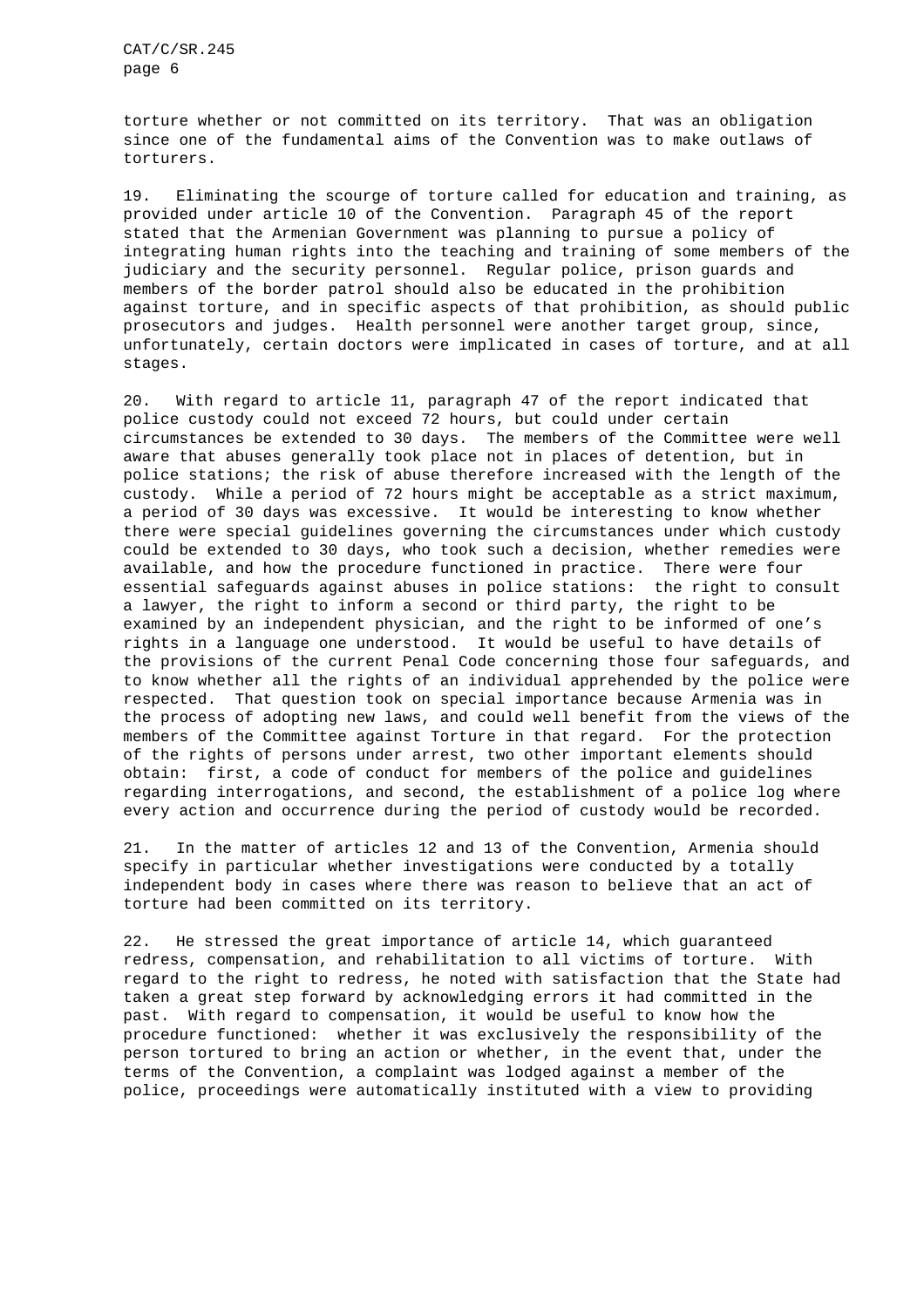compensation to the victim. Torture victims were in fact rarely in a position to bring an action before the courts. Rehabilitation should be provided to all victims of torture, affording them the chance to live a decent life; the establishment of a rehabilitation centre in Armenia was therefore auspicious.

23. In addition to country reports, the Committee also received information from other sources. Amnesty International had transmitted information containing reports that detained persons had been mistreated and beaten. The State party should supply, where available, statistical information concerning the number of cases of that kind, and, for example, the number of police who had been investigated for such acts. The report of Amnesty International also indicated that victims of torture were reluctant to lodge complaints for fear of reprisals, and that incarcerated persons were barred from all contact with members of their family, making it impossible for them to institute an action. The report of Amnesty International drew particular attention to an incident that had occurred on 19 June 1995. After a raid by masked men on the offices of a charity organization of former officials of the Ministry of the Interior, in the centre of Erevan 14 persons had been arrested, among them 11 retired officials who were members of the organization; during their detention, they were mistreated. Amnesty International also pointed out that the extreme difficulty of bringing an action contravened the terms of the Convention, which provided that, when a complaint of mistreatment was lodged, the State party must immediately have an investigation carried out by an impartial body so as to bring the culprits quickly before the courts. The Committee awaited with interest any clarifications the delegation could supply in response to that information.

24. The CHAIRMAN noted that the country rapporteur had made an exhaustive study of the report of Armenia. While associating himself with the questions raised, he would like further clarifications with regard to several points. First and foremost, he welcomed the creation of a Centre for Human Rights in Armenia, a country in transition whose difficulties were known to all. The report made various references to a draft penal code, and it would be useful to know if that text had been adopted, or when it would be. Although the report indicated that Armenia had not yet incorporated a definition of torture, within the meaning of the Convention, in its domestic law, it also indicated, on a number of occasions, that acts of torture were punishable. The question arose how those acts were punished, when under the principles of law, without a crime there could be no punishment. The Armenian authorities should review the matter of the criminal clarification of acts of torture, so as to comply with article 1 of the Convention.

25. Clarifications on the status of the judiciary, and in particular on how its independence was ensured and how judges were appointed or dismissed would also be of interest.

26. He then inquired whether solitary confinement existed in Armenia, and, if so, by what provisions it was regulated and what role the judge played in monitoring it.

27. With regard to article 5 of the Convention, the Committee placed great emphasis on the notion of universal jurisdiction, under which all torturers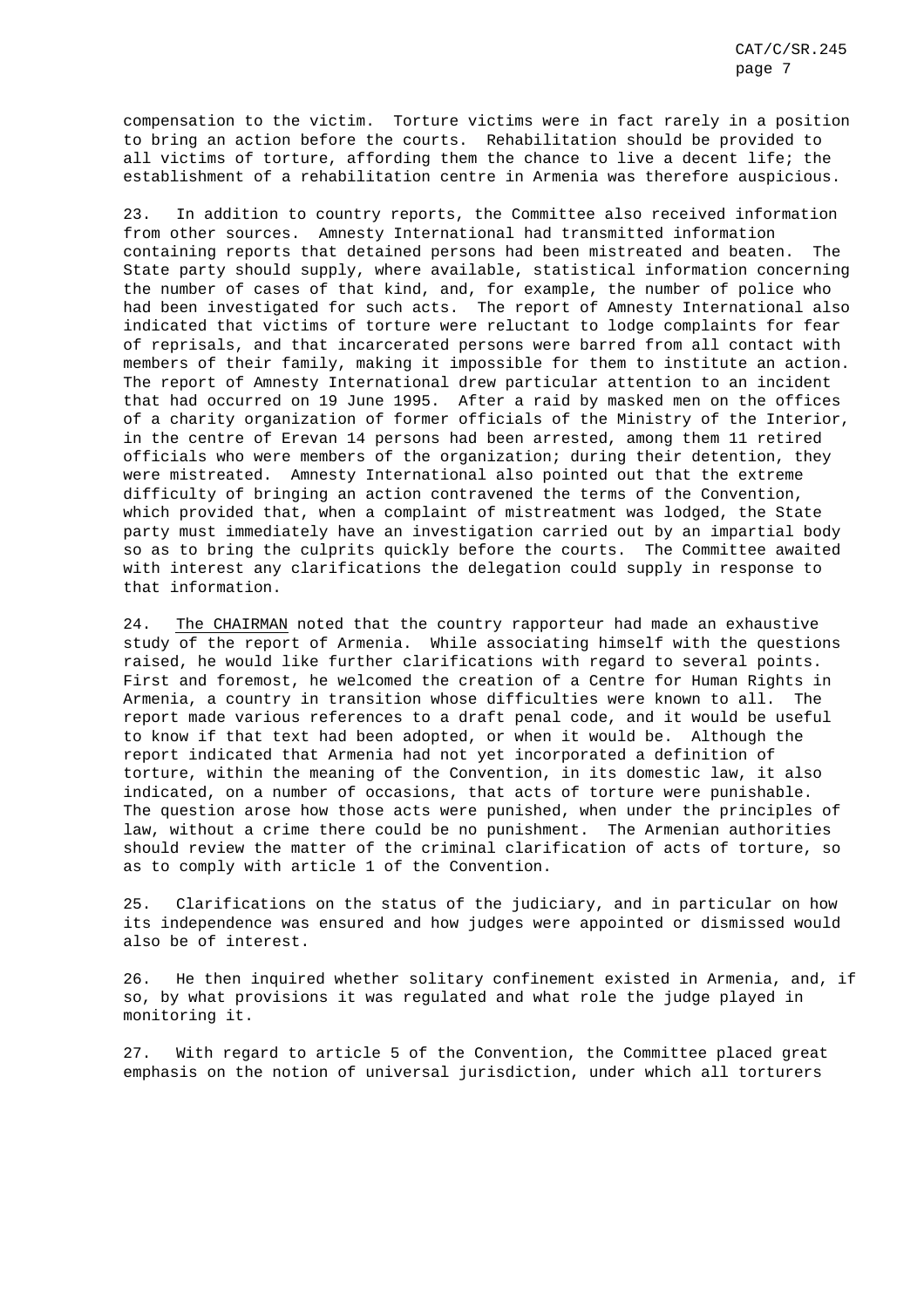should be punished whatever their whereabouts. Such persons must be extradited or tried, and provisions should be enacted to that effect.

28. Mr. BURNS inquired whether there existed in Armenia a provision resembling habeas corpus, under which all persons who believed they had been unjustly detained had the right to apply directly to a court for ruling on the lawfulness of the detention.

29. It was known that Armenia was facing a difficult situation at its borders, and in economic terms; in the circumstances, it should be commended for the numerous measures it had taken to ensure the protection of human rights. A number of questions nevertheless arose; it would be particularly interesting to know whether the army or the security forces had powers of arrest and detention which overrode usual procedures and, if so, to have details with regard to the nature of those powers.

30. Clarification would be useful on paragraph 20 of the report, in which the term "extradition" was not used in the accepted sense, perhaps because of a translation error.

31. A number of questions arose with regard to refugees. Upheavals in the region had obliged many minorities to migrate, and Armenia, like other countries in the region, faced a refugee problem. The Armenian Government should be commended for introducing legislation giving official recognition to the Convention relating to the Status of Refugees, but it would be useful to know what practical measures it had taken to ensure the effective implementation of that legislation, and in particular whether a national law or administrative guidelines had been adopted for that purpose. A further question concerning refugees which had been raised publicly, was the forced recruitment of refugees and foreign nationals into the Armenian army. Information was needed on the legal grounds on which the armed forces recruited foreign nationals and on whether the Armenian Government enacted provisions to prohibit involuntary recruitment?

32. Like the country rapporteur, he wished to know the current situation regarding access to a lawyer at the time of arrest. Regarding the information supplied by Amnesty International, he asked for further details on the ill-treatment of detained persons, and in particular that of the three persons who had reportedly retracted their statements on the grounds that they had been extracted by force by members of the police. Detailed information should also be provided on the ill-treatment to which religious minorities in Armenia were said to be subjected. Lastly, clarification should be provided on reported ill-treatment of members of the charity organization of former public officials.

33. Mrs. ILIOPOULOS-STRANGAS, associated herself with the questions asked by other members of the Committee, and said that she had only two additional matters to raise. Firstly, with regard to paragraph 5 of the report, she would like to know more about the process by which the Convention was being incorporated in national legislation, as well as the reason for the delay in finalizing its incorporation, since the Convention had entered into force in Armenia in September 1993.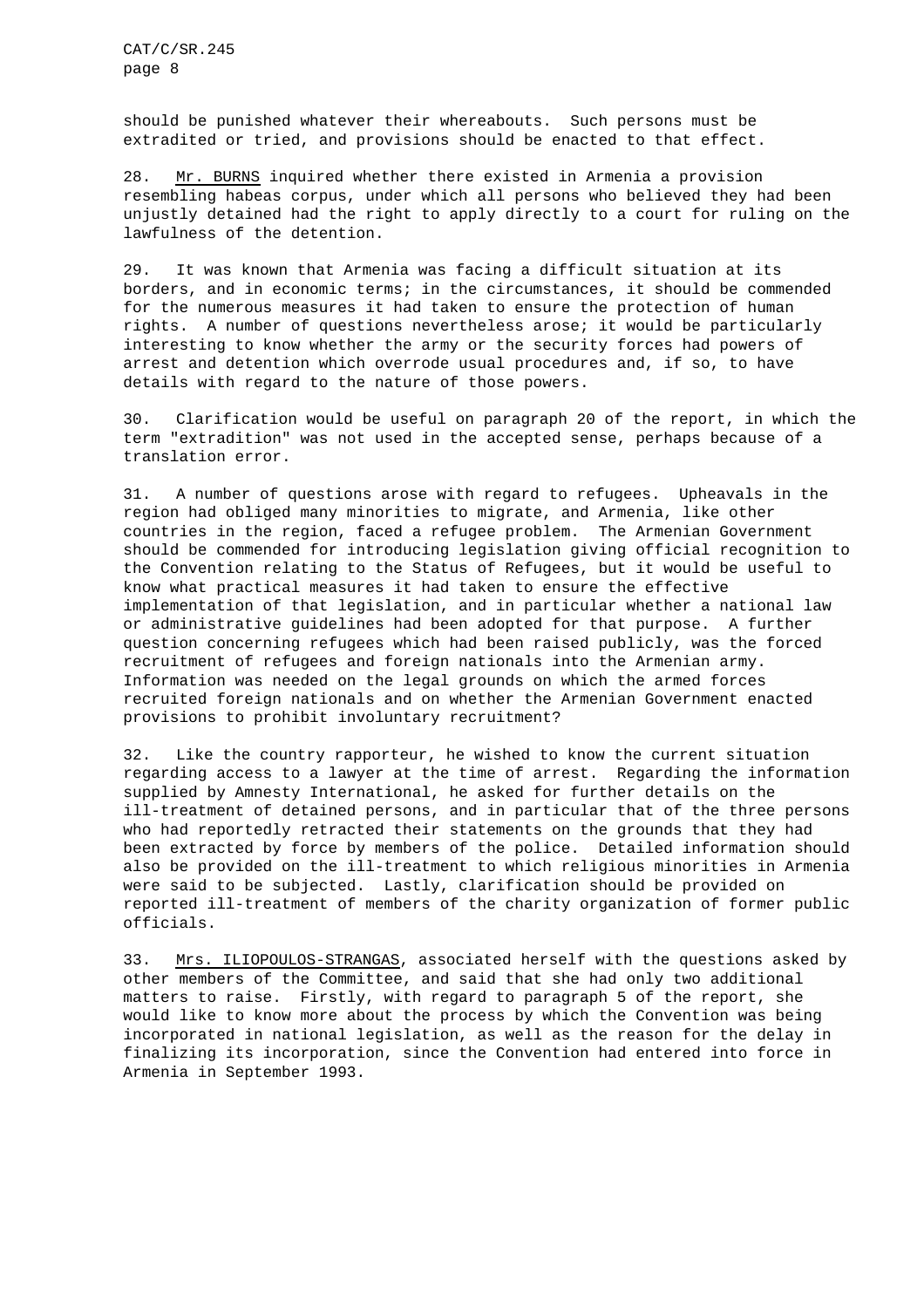34. Secondly, with regard to article 3 of the Convention, paragraph 16 of the report stated that Armenian legislation contained no provisions on extradition. Did there exist, for example, a draft law regarding the expulsion and return of foreigners to countries where they stood the risk of being tortured? The constitutions of modern States generally prohibited extradition that was politically motivated, for example.

35. Mr. REGMI commended Armenia for the efforts it had made since independence to establish a democratic regime. Although the Constitution of July 1995 indeed embodied respect for human rights, the Convention against Torture was not yet fully effective in Armenia, which was still in a transition phase. The draft penal code and the draft code of penal procedure, along with other texts in preparation, should profoundly modify the practice of the entire judicial system, and the State party had declared its willingness to incorporate the Convention in its domestic law. The report nevertheless gave no indication of how the Convention was applied in practice or of what measures had actually been taken to combat torture.

36. Paragraph 8 of the report stated that the Supreme Court had adopted a declaration guaranteeing the rights of defence of suspects and accused persons, but made no mention of detainees. Were they permitted to consult a lawyer, to be examined by a doctor of their choice and to contact their families? Were they apprised of the reasons for their detention?

37. The new Constitution expressly forbade torture and other cruel or degrading treatment, a good point of departure; the definition of torture contained in article 1 of the Convention should, however, be incorporated in Armenian law, which should furthermore stipulate that any act of torture and any complicity in such acts were punishable and would give rise to compensation. Armenia was obliged to ensure that every allegation of torture was thoroughly investigated and the results made public, and that those who committed acts of torture were brought to justice.

38. The Committee had received numerous reports from various sources, including Amnesty International, which attested to the ill-treatment of detained persons and stated that persons awaiting trial were barred from all contact with their families and that many presumed victims had admitted to fearing reprisals if they filed a complaint. It had even been reported that detained persons had been mistreated in the offices of the Department of State for National Security. Could the Armenian delegation provide clarifications on those cases?

39. The interesting initial report of Armenia attested to the willingness of that country to ensure respect for human rights.

40. Mr. CAMARA, associating himself with earlier questions said that clarification would be useful concerning paragraph 5 of the report, which stated that citizens could invoke the provisions of the Convention before the courts and administrative bodies. That universal principle having been established, it would be useful to know how it was implemented in practice and by what means an individual could invoke an international instrument before the courts. Had such cases arisen and, if so, what decisions had been rendered?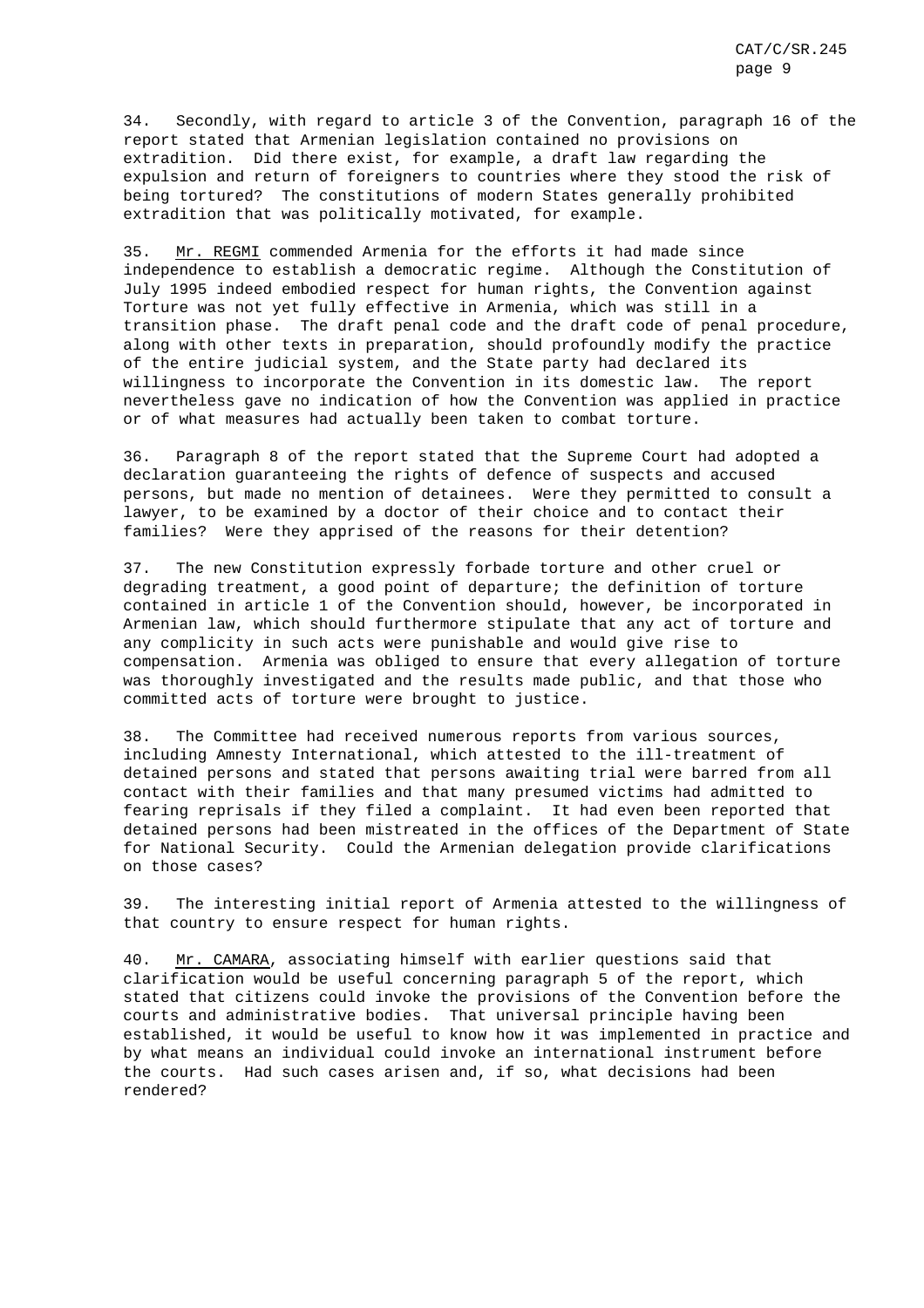41. Mr. GONZALEZ POBLETE welcomed the opportunity to consider the report of a country in transition. It was the intention of the Committee to offer not criticisms, but recommendations regarding the gaps that needed filling in that initial phase.

42. The aim of articles 5, 6, 7 and 8 of the Convention was to establish effective international cooperation to ensure that torturers could find no shelter from the law anywhere in the world, and were prosecuted regardless of their whereabouts. The report failed, however, to explain clearly in what way Armenian legislation ensured that prosecutions would be instituted across national borders: the Code of Penal Procedure contained no provisions concerning extradition, since such procedures were governed by bilateral treaties. In his view, national legislation must expressly stipulate that torture, like other serious breaches of international humanitarian law, were extraditable offences, whether or not there existed a bilateral extradition treaty between the parties concerned. Additional information would be useful concerning the possibilities for international prosecution under Armenian law.

43. Mr. ZUPANCIC, recalling that Armenia was at a delicate stage in the transition to a more democratic system stressed that, generally speaking, acts of torture were committed in the context of the judicial process, during the preliminary investigation conducted by the police. Preferring to formulate Mr. Burns' question concerning habeas corpus in a manner that was both more precise and better adapted to the Armenian legal system, he inquired whether the Constitutional Court was empowered to hear individual complaints of human rights violations that contravened the Constitution, or whether it dealt solely with theoretical issues. In other words, could the Constitutional Court hear specific cases, and could detained persons awaiting trial apply to it? In cases of that kind, many constitutional courts required the exhaustion of all other remedies. Certain eastern European constitutional courts could not hear such complaints until a final decision had been rendered, while others went so far as to allow persons awaiting trial to bring their cases before them once the judicial inquiry had been opened. If the Armenian Constitutional Court could in fact be seized at an early stage, the decision of the plenary Supreme Court discussed in paragraph 59 of the report notwithstanding, had it ever ruled for example on the treatment of detained persons, or the length of the detention?

44. It would also be useful to know whether the Constitution stipulated that no person could be obliged to testify against himself. If such was indeed the case, the interpretation of article 56 of the Code of Penal Procedure contained in paragraph 58 of the report was too broad: further clarifications concerning article 56 would be useful, especially as to whether that provision was widely applicable, in particular in cases where confessions may have been extracted by torture.

45. Mr. YAKOVLEV commended Armenia for its efforts to bolster respect for human rights, and in particular those embodied in the Convention against Torture. Paragraph 17 of the report indicated that the Public Prosecutor of the Republic was empowered to sign extradition agreements with the prosecutors of other States. Was it possible to appeal against those decisions? What safeguard existed to ensure that those extradition agreements were not in violation of the provisions of the Convention?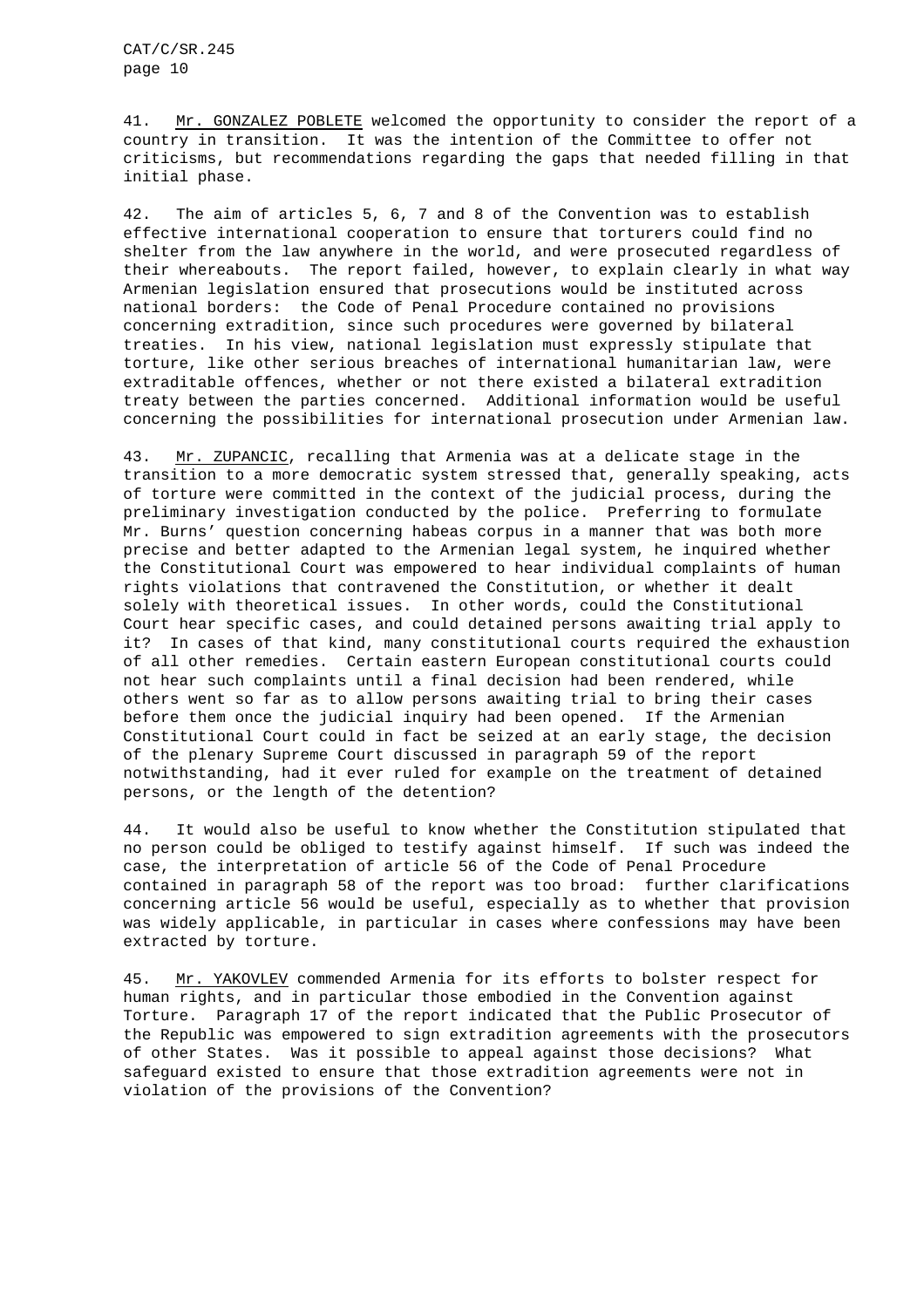46. With regard to article 6 of the Convention, paragraph 27 of the report indicated that significant revisions to the Code of Penal Procedure were in preparation, and that plans were under way to combine the investigatory services of the Department of Public Prosecutions, the Ministry of Internal Affairs and the Department of State for National Security into a single government committee. It was also envisaged that examining judges would no longer form part of the judiciary but would act as members of the body competent to conduct preliminary investigations: clarifications would be welcome on both the functions of such investigators and on the new provisions as a whole. The delegation might describe what obstacles, if any, it had encountered in carrying out its far-reaching reform, cited in paragraph 30 of the report, of the investigation procedure and of the subsequent stages of the penal procedure.

47. Mr. PIKIS inquired whether a procedure existed whereby a detained person or a third party could either confirm or challenge the lawfulness of detention. It would also be useful to know whether, in cases where it was established that a person had been tortured, his detention became illegal. Was the right of an accused person not to testify against himself explicitly recognized and, if so, at what stage in the process was he advised of that right?

48. In the context of Armenia's reform of its penal procedure, it seemed that a strict division of powers between the public prosecutor and the courts had been established; clarifications would be welcome. Did there exist a procedure by which the authorities automatically launched an investigation when international organizations made allegations of torture and, if so, what was the usual outcome of such allegations?

49. The CHAIRMAN associated himself with the questions voiced by other members of the Committee. He thanked the Armenian delegation for its attention, and invited it to reply to the questions raised at the 246th meeting.

### 50. The Armenian delegation withdrew.

#### The meeting was suspended at 12.30 p.m. and resumed at 12.40 p.m.

SUBMISSION OF REPORTS BY STATES PARTIES UNDER ARTICLE 19 OF THE CONVENTION (agenda item 6)

51. Mr. BRUNI (Secretary of the Committee) drew the attention of members to the notes to agenda item 6 (CAT/C/35). Information on the submission of reports was also provided in documents CAT/C/5, 7, 9, 12, 16/Rev.1, 24, 28/Rev.1 and 32/Rev.2, which contained lists of those States parties due to have submitted their initial report between 1988 and 1995. The lists of States parties due to have submitted their second periodic report between 1992 and 1995 appeared in documents CAT/C/17, 20/Rev.1, 25, 29 and 33. The list of States due to submit their third periodic report in 1996 appeared in document  $CAT/C/34.$ 

52. Of the initial reports due between 1988 and 1996, 61 had been submitted and 28, or just less than a third, had not been received; 12 of the States